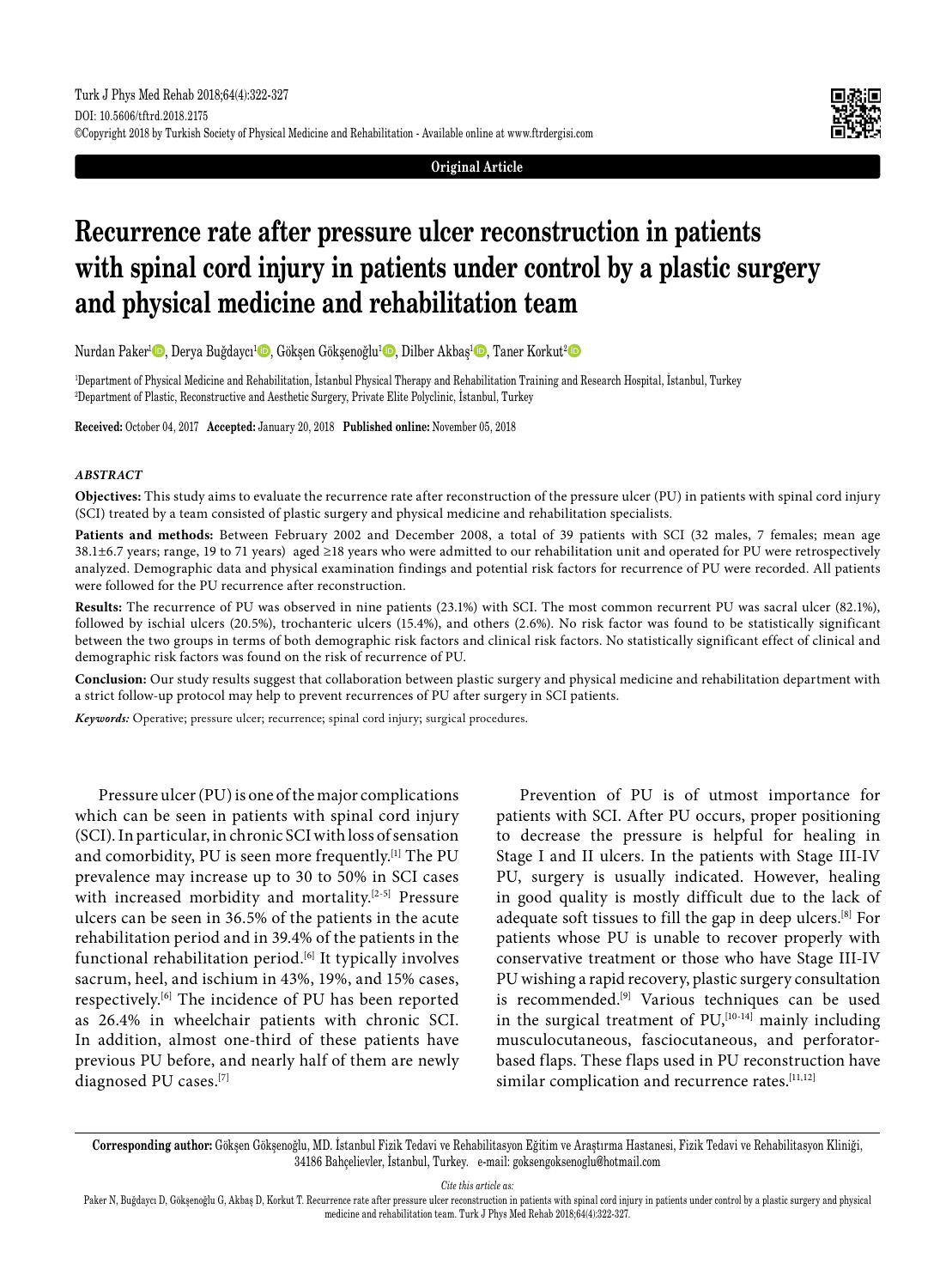In the present study, we aimed to investigate the recurrence rates in patients with SCI who had PU reconstruction and were followed by both by plastic surgery and physical medicine and rehabilitation team.

## **PATIENTS AND METHODS**

Between February 2002 and December 2008, a total of 39 patients with SCI (32 males, 7 females; mean age 38.1±6.7 years; range, 19 to 71 years) aged  $\geq$ 18 years who were admitted to our rehabilitation unit and operated for PU were retrospectively analyzed. Physical examination findings and accompanying disorders were recorded. The affected body sites were noted. Potential risk factors for PU recurrence such as anemia, smoking, and hypoalbuminemia were evaluated. A written informed consent was obtained from each patient. The study protocol was approved by the İstanbul Physical Medicine and Rehabilitation Training and Research Hospital local Ethics Committee. The study was conducted in accordance with the principles of the Declaration of Helsinki.

In 10 patients, more than one PU were treated surgically. A total of 39 PU reconstructions were done in patients with SCI. For the surgical treatment of sacral PU, the first debridement was done and, then, the ulcer was closed with a random pattern fasciocutaneous rotation flap. Trochanteric pressure ulcers were closed with a random pattern transposition flap following the debridement. For the surgical treatment of ischial PU, the first debridement was done and, then, the deep part of the ulcer was closed with a muscle flap and the upper part was closed using the primary suture. For the surgical treatment of other PU cases, the primary suture, skin graft, or fasciocutaneous flaps were used. While choosing the proper flap for the reconstruction of PU, closing the ulcer easily was considered. Furthermore, it was considered that leaving potential flap in case of recurrence was essential in patients with SCI, as PU recurrence is common in these patients. For a three-week period following the operation, the patients were laid in the proper position to prevent any pressure, shearing or friction forces on the operated region, not to disturb the blood flow of the flap. The patients who had trochanteric PU reconstruction were laid in the lateral decubitus position, while those who had sacral PU reconstruction were laid in the prone position. For patients lying in the prone position, one pillow was put under the head, two pillows were used at chest, and one pillow was used to support the pelvic area and legs. For this three-week bed rest period, clean intermittent catheterization was not applied.

During this period, continuous catheterization was used for urine discharge in all patients. In particular, postoperative sacral PU has the risk of fecal contamination, as they are close to the anal region, and toilet care in these patients is very important. Accordingly, all patients had a regular diet containing enough water and fiber for making the stool bulkier in the postoperative period. Moreover, an anal pad was used during defecation to keep the wound clean in this period. Wound dressing was performed for ulcer. Drainage, flap color, and edema were monitored regularly. Drains were removed weekly. The stitches were removed at the second week after the operation. After completing the three-week bed rest period, the patients were included in the rehabilitation program, unless they had any problem related with ulcers.

All patients with PU reconstruction were followed in our inpatient rehabilitation unit postoperatively. The caregivers were continuously trained for preventing the ulcer recurrence. All patients were informed in detail about the skin care and pressurelowering methods.

Rehabilitation program consisted of slowly progressive exercises according to the health status of the patient. Also, pressure relief exercises were instructed to all patients. All patients were also followed for PU after discharge.

#### **Statistical analysis**

Statistical analysis was performed using the PASW Statistics, version 18.0 software (SPSS Inc., Chicago, IL, USA). Descriptive data were expressed in mean and standard deviation (SD) and median (min-max), and number and percent for categorical variables. All data were analyzed for normality of distribution using the Kolmogorov-Smirnov test with the Lilliefors Significance Correction. Comparisons of the two groups in terms of age, body height, weight,

| Recurrence  | Age   | Weight | Height | BMI   |
|-------------|-------|--------|--------|-------|
| No $(n=30)$ |       |        |        |       |
| Median      | 29.5  | 67.5   | 170.0  | 23.1  |
| Minimum     | 19.0  | 40.0   | 158.0  | 16.0  |
| Maximum     | 71.0  | 85.0   | 188.0  | 27.7  |
| Yes $(n=9)$ |       |        |        |       |
| Median      | 32.0  | 65.0   | 168.0  | 23.9  |
| Minimum     | 21.0  | 49.0   | 157.0  | 18.7  |
| Maximum     | 56.0  | 82.0   | 183.0  | 27.7  |
| P value     | 0.960 | 0.853  | 0.258  | 0.423 |

BMI: Body Mass Index.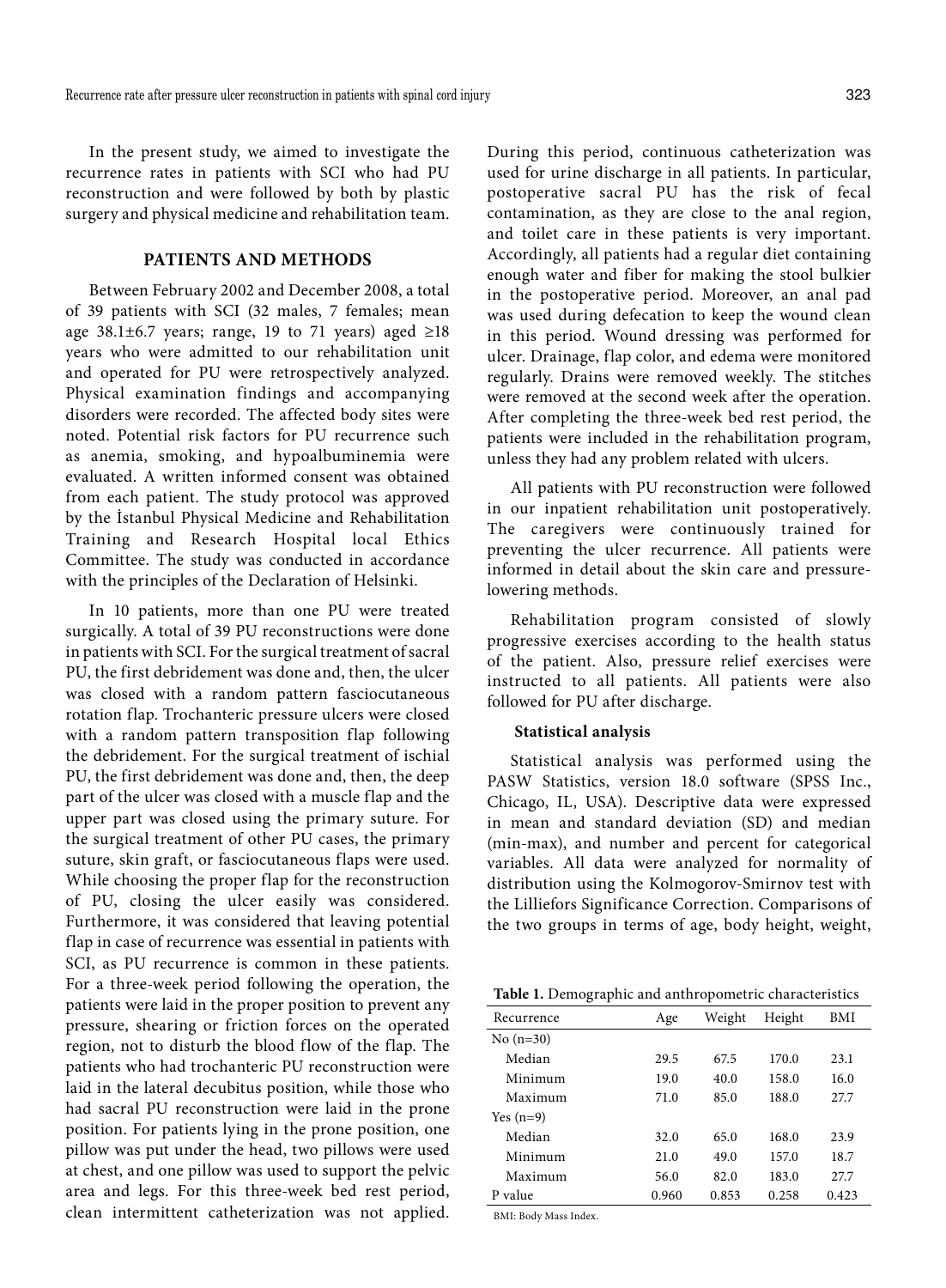|                | Recurrence  |      |                |                  |         | Odds ratio |             |             |
|----------------|-------------|------|----------------|------------------|---------|------------|-------------|-------------|
|                | No          |      | Yes            |                  |         |            |             |             |
|                | $\mathbf n$ | $\%$ | $\mathbf n$    | $\%$             | P value | Value      | Lower limit | Upper limit |
| Gender         |             |      |                |                  |         |            |             |             |
| Female         | 6           | 20   | 1              | 11.1             | 1.000   | 2.000      | 0.208       | 19.227      |
| Male           | 24          | 80   | 8              | 88.9             |         |            |             |             |
| Marital status |             |      |                |                  |         |            |             |             |
| Single         | 16          | 53.3 | 5              | 55.6             | 1.000   | 0.914      | 0.204       | 4.088       |
| Married        | 14          | 46.7 | $\overline{4}$ | 44.4             |         |            |             |             |
| Smoking        |             |      |                |                  |         |            |             |             |
| N <sub>o</sub> | 23          | 76.7 | 5              | 55.6             | 0.238   | 2.629      | 0.550       | 12.552      |
| Yes            | 7           | 23.3 | $\overline{4}$ | 44.4             |         |            |             |             |
| Education      |             |      |                |                  |         |            |             |             |
| Primary school | 22          | 73.3 | 9              | 100              | 0.160   | 0.710      | 0.567       | 0.889       |
| High school    | 8           | 26.7 | $\mathbf{0}$   | $\boldsymbol{0}$ |         |            |             |             |

**Table 2.** Patients distribution as frequencies, percentages and Odds ratios for the potential demographic risk factors

Body Mass Index (BMI), time since injury, length of stay, length of follow-up were performed using the Mann-Whitney U test. In terms of the potential risk factors, patient distribution between two groups was analyzed using the Fisher's exact test. The odds ratios (ORs) with 95% confidence interval (CI) for potential risk factors were calculated. A  $p$  value of <0.05 was considered statistically significant.

### **Sample size and post-hoc power analysis**

The primary aim of this study was to evaluate the recurrence rate after reconstruction of the PU. In the literature, the rate of postoperative recurrence of PU in SCI patients has been reported as 8.9%.<sup>[10]</sup> Therefore, a total of 26 patients are needed to have 80% power with 5% type I error level to detect effect size (-0.168) to achieve an expected rate of postoperative recurrence of 8.9%. The post-hoc power (n=39, effect size= -0.168,  $\alpha$ =0.05 (two-tail) is 0.993 (G\*power ver 3.1.9.2 Franz Paul Germany).

## **RESULTS**

Demographic and clinical characteristics of the patients are shown in Tables 1 and 2. The PU recurrence rate was nine (23.1%). The most common recurrent PU was sacral ulcers (82.1%), followed by ischial ulcers (20.5%), trochanteric ulcers (15.4%), and others (2.6%). The PU recurrence was seen in two sites in six patients and three sites in one patient. Anatomical localizations of recurrent Pus are shown in Figure 1.



Figure 1. Anatomical distribution of recurrent pressure ulcers. PU: Pressure ulcer.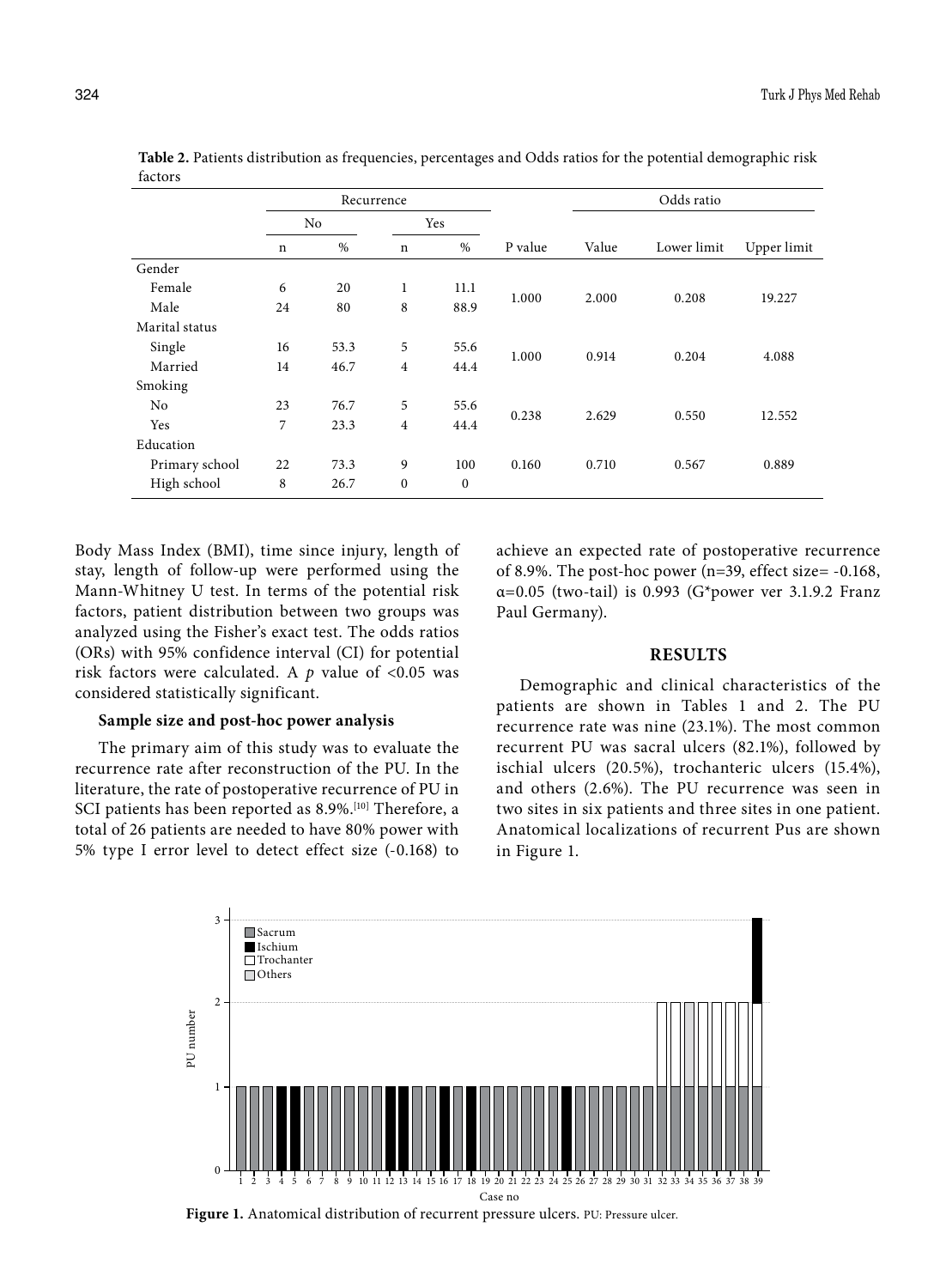|                      | Recurrence     |      |                         |      | Odds ratio |       |             |             |
|----------------------|----------------|------|-------------------------|------|------------|-------|-------------|-------------|
|                      | No             |      | Yes                     |      |            |       |             |             |
|                      | n              | $\%$ | $\mathbf n$             | $\%$ | P value    | Value | Lower limit | Upper limit |
| Injury               |                |      |                         |      |            |       |             |             |
| Complete             | 17             | 56.7 | 6                       | 66.7 |            | 0.654 | 0.137       | 3.120       |
| Incomplete           | 13             | 43.3 | 3                       | 33.3 | 0.711      |       |             |             |
| Etiology             |                |      |                         |      |            |       |             |             |
| Traumatic            | 18             | 60   | $\sqrt{2}$              | 77.8 |            | 0.429 | 0.076       | 2.425       |
| Violence             | 12             | 40   | $\overline{c}$          | 22.2 | 0.445      |       |             |             |
| Exercise             |                |      |                         |      |            |       |             |             |
| No                   | 10             | 33.3 | 6                       | 66.7 |            | 0.250 | 0.051       | 1.214       |
| Yes                  | 20             | 66.7 | 3                       | 33.3 | 0.123      |       |             |             |
| Spasticity           |                |      |                         |      |            |       |             |             |
| No                   | 16             | 53.3 | 7                       | 77.8 |            | 0.327 | 0.058       | 1.837       |
| Yes                  | 14             | 46.7 | $\overline{2}$          | 22.2 | 0.262      |       |             |             |
| Voiding              |                |      |                         |      |            |       |             |             |
| Spontaneous          | $\overline{4}$ | 13.3 | 2                       | 22.2 |            | 0.538 | 0.081       | 3.569       |
| Catheterization      | 26             | 86.6 | 7                       | 77.8 | 0.607      |       |             |             |
| Pain                 |                |      |                         |      |            |       |             |             |
| No                   | 20             | 66.7 | $\sqrt{2}$              | 77.8 |            | 0.571 | 0.100       | 3.273       |
| Yes                  | $10\,$         | 33.3 | $\overline{2}$          | 22.2 | 0.963      |       |             |             |
| Infection            |                |      |                         |      |            |       |             |             |
| $\rm No$             | 13             | 43.3 | $\overline{4}$          | 44.4 |            | 0.956 | 0.213       | 4.284       |
| Yes                  | 17             | 56.7 | 5                       | 55.6 | 1.000      |       |             |             |
| Ambulation           |                |      |                         |      |            |       |             |             |
| Wheelchair           | 10             | 33.3 | 3                       | 33.3 |            | 1.000 | 0.206       | 4.856       |
| Ambulatory           | 20             | 66.7 | 6                       | 66.6 | 1.000      |       |             |             |
| <b>DVT</b>           |                |      |                         |      |            |       |             |             |
| No                   | 28             | 93.3 | $\,8\,$                 | 88.9 |            | 1.750 | 0.140       | 21.876      |
| Yes                  | $\overline{c}$ | 6.7  | $\mathbf{1}$            | 11.1 | 0.556      |       |             |             |
| HO                   |                |      |                         |      |            |       |             |             |
| No                   | 27             | 90   | 8                       | 88.9 |            | 1.125 | 0.102       | 12.361      |
| Yes                  | $\mathfrak{Z}$ | 10   | $\mathbf{1}$            | 11.1 | 1.000      |       |             |             |
| Fracture             |                |      |                         |      |            |       |             |             |
| N <sub>o</sub>       | 21             | 70   | 5                       | 55.6 | 0.447      | 1.867 | 0.405       | 8.614       |
| Yes                  | 9              | 30   | $\overline{4}$          | 44.4 |            |       |             |             |
| Anemia               |                |      |                         |      |            |       |             |             |
| No                   | 12             | 40   | $\overline{c}$          | 22.2 |            |       |             |             |
| Yes                  | 18             | 60   | $\boldsymbol{7}$        | 77.8 | 0.445      | 2.333 | 0.412       | 13.200      |
| Hypoalbuminemia      |                |      |                         |      |            |       |             |             |
| $\rm No$             | 23             | 76.7 | 5                       | 55.6 |            | 2.629 | 0.550       | 12.552      |
| Yes                  | $\overline{7}$ | 23.3 | $\overline{\mathbf{4}}$ | 44.4 | 0.238      |       |             |             |
| Multipl operation    |                |      |                         |      |            |       |             |             |
| No                   | 22             | 73.3 | $\overline{7}$          | 77.8 |            |       |             |             |
| Yes                  | $\,8\,$        | 26.7 | $\overline{c}$          | 22.2 | 1.000      | 0.786 | 0.134       | 4.602       |
| Reoperation          |                |      |                         |      |            |       |             |             |
| No                   | 25             | 83.3 | $\overline{7}$          | 77.8 |            |       |             | 9.009       |
| $\operatorname{Yes}$ | 5              | 16.7 | $\overline{c}$          | 22.2 | 0.653      | 1.429 | 0.227       |             |

**Table 3.** Patients distribution as frequencies, percentages and Odds ratios for the potential clinical risk factors

DVT: Deep vein thrombosis; HO:Heterotrophic ossification; Fisher exact test.

The mean length of stay was 80.5 (range, 21 to 167) days in the patients without recurrence and 106 (range, 22 to 197) days in the patients with recurrence

(p=0.334). The mean time since injury was 29.5 (range, 12 to 196) months and 36 (range, 16 to 288) months, respectively (p=0.515). The mean follow-up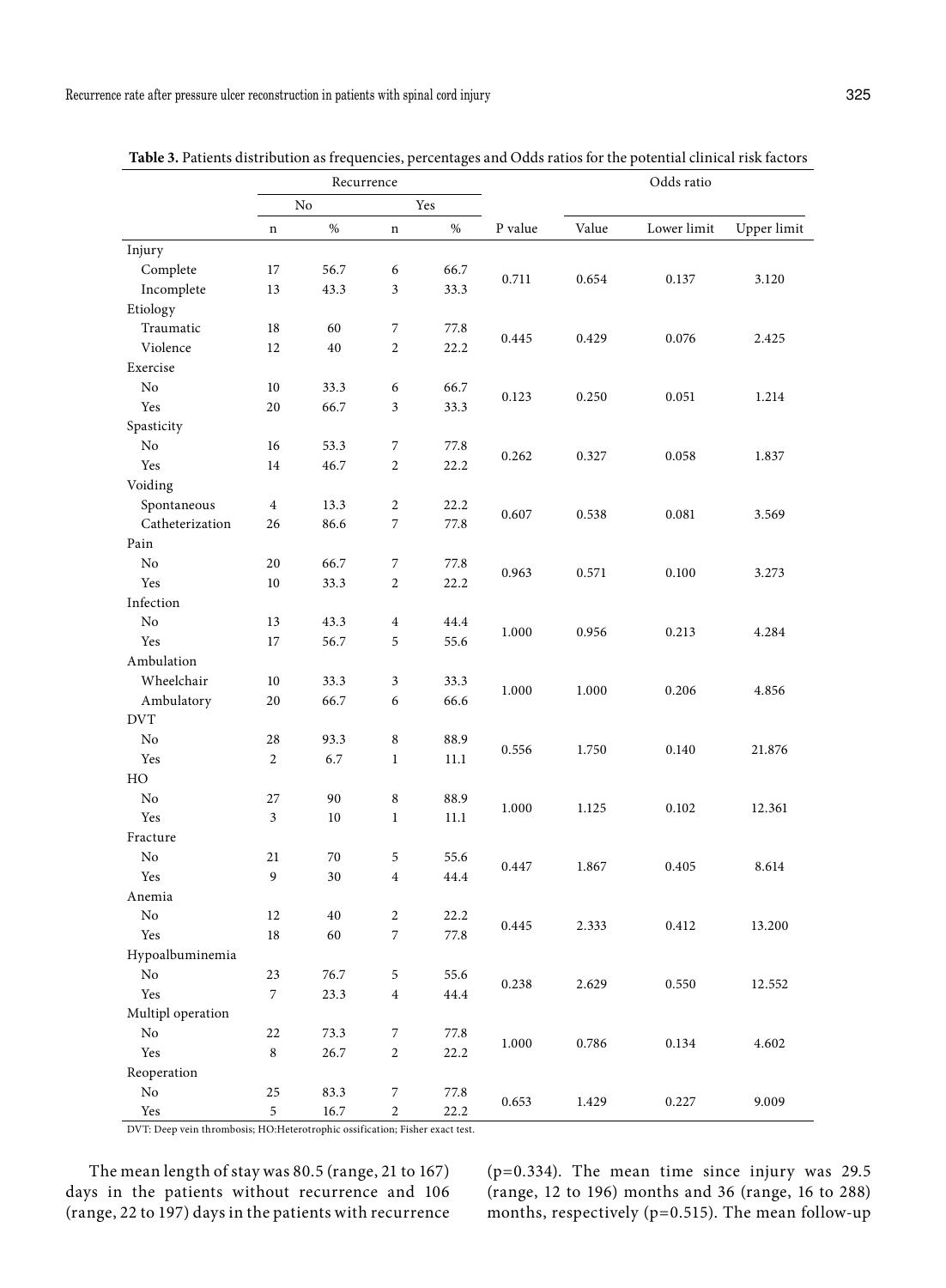No risk factor was found to be statistically significant between the two groups in terms of both demographic risk factors (Table 2) and clinical risk factors (Table 3). No statistically significant effect of clinical and demographic risk factors was found on the recurrence risk of PU (Tables 2 and 3).

## **DISCUSSION**

In this study, the recurrence rate was 23.1% in patients with SCI who had PU reconstruction during a mean follow-up of 19.8±7.5 months. Almost one-fifth of the patients who had PU recurrence were those who were already operated for previous ulcers in external medical centers. The patients who had previous recurrence were also at risk of increased PU after a new operation.

The recurrence rate after reconstruction of the PU can be as high as 47.8 to 56% among the patients with SCI.<sup>[14,15]</sup> In a study by Kierney et al.,<sup>[16]</sup> a team work was carried out including the plastic surgery department for surgical initiative and the physical medicine and rehabilitation department for follow-up, and the recurrence rate was found to be 19.5% in 268 patients at a mean age of 34.5 years and who were operated for Stage III and IV PU and followed for a mean period of 3.7 years. In the aforementioned study, the authors concluded that the low recurrence rate in the surgical treatment of PU was the result of the team work between the plastic surgery and physical medicine and rehabilitation departments. In our study, the recurrence rates are similar to the aforementioned study, and the whole treatment process was carried out by a team of physicians and nurses of physical medicine and rehabilitation department and a plastic surgeon. A multidisciplinary team work is, hence, required for the treatment of PU. Rehabilitation specialists and nurses have important responsibilities in the PU treatment with the plastic surgery specialists.

Pressure relief is also helpful for preventing ulcer in the regions that are exposed to pressure for a long time.<sup>[4]</sup> It is recommended that pressure-lowering maneuvers should be repeated for half to two min with 15 to 30-min intervals.<sup>[17]</sup> For patients with SCI, prolonged sitting is another risk factor in terms of ischial PU.[18] For those confined to wheelchair ambulation, regular exercises should be done and pressure relief positions should be ensured. Leaning forward also helps lowering pressure in the ischial region for patients who are sitting on a wheelchair.<sup>[19]</sup> In a study carried out by Rintala et al.<sup>[20]</sup> including patients with SCI and PU, the PU frequency could be decreased in the group followed by phone calls following the PU education on a monthly basis, compared to those who were only followed by phone calls or emails without any education.

In the present study, sacral PU was closed by randomly patterned rotation flap. No postoperative flap necrosis was observed in any patients. In a study by Chen et al.,<sup>[21]</sup> the gluteal rotator flap and fasciocutaneous rotation flap applications were compared in patients with sacral PU and recurrence was seen in patients in whom a fasciocutaneous rotation flap was used. However, the authors concluded that both techniques were effective in the treatment of sacral PU. Sørensen et al.<sup>[8]</sup> also reported that myocutaneous flaps were mostly used in the patients who underwent PU reconstruction. In another study carried out by Leow et al.,[22] four patients with paraplegia or traumatic brain injury were evaluated and sacral PU reconstructions with superior gluteal perforator flaps were found to be successful and the gluteal muscles were reserved in case of recurrence as they remained intact. The authors also found that recurrence could be observed after PU reconstruction and, in this case, it was of utmost importance to leave the potential usable flaps for the future surgical interventions.

In our study, the majority of the operated Pus were in the sacrum region. Bardak et al.<sup>[5]</sup> showed that sacral region was the most commonly affected site in 44.4% of cases with SCI. Sacral PU is most common in in-patients. Therefore, these patients should be supported in terms of skin care precautions, position changes, and proper exercises which can lower pressure on the sacral region.

This study has some strengths. First, it has a long follow-up period for recurrence in patients with SCI with a previous PU reconstruction. Second, all PU reconstructions were done in a single center. Another strength is the multidisciplinary work of plastic surgery specialists and physical medicine and rehabilitation team during the whole process before and after the surgical treatment. Nonetheless, the lack of a logistic regression analysis to identify risk factors of PU and confounding effects among potential risk factors is the main limitation of this study. In addition, log-linear analysis which examines the relationship between more than two categorical variables was unable to be performed to identify PU-related risk